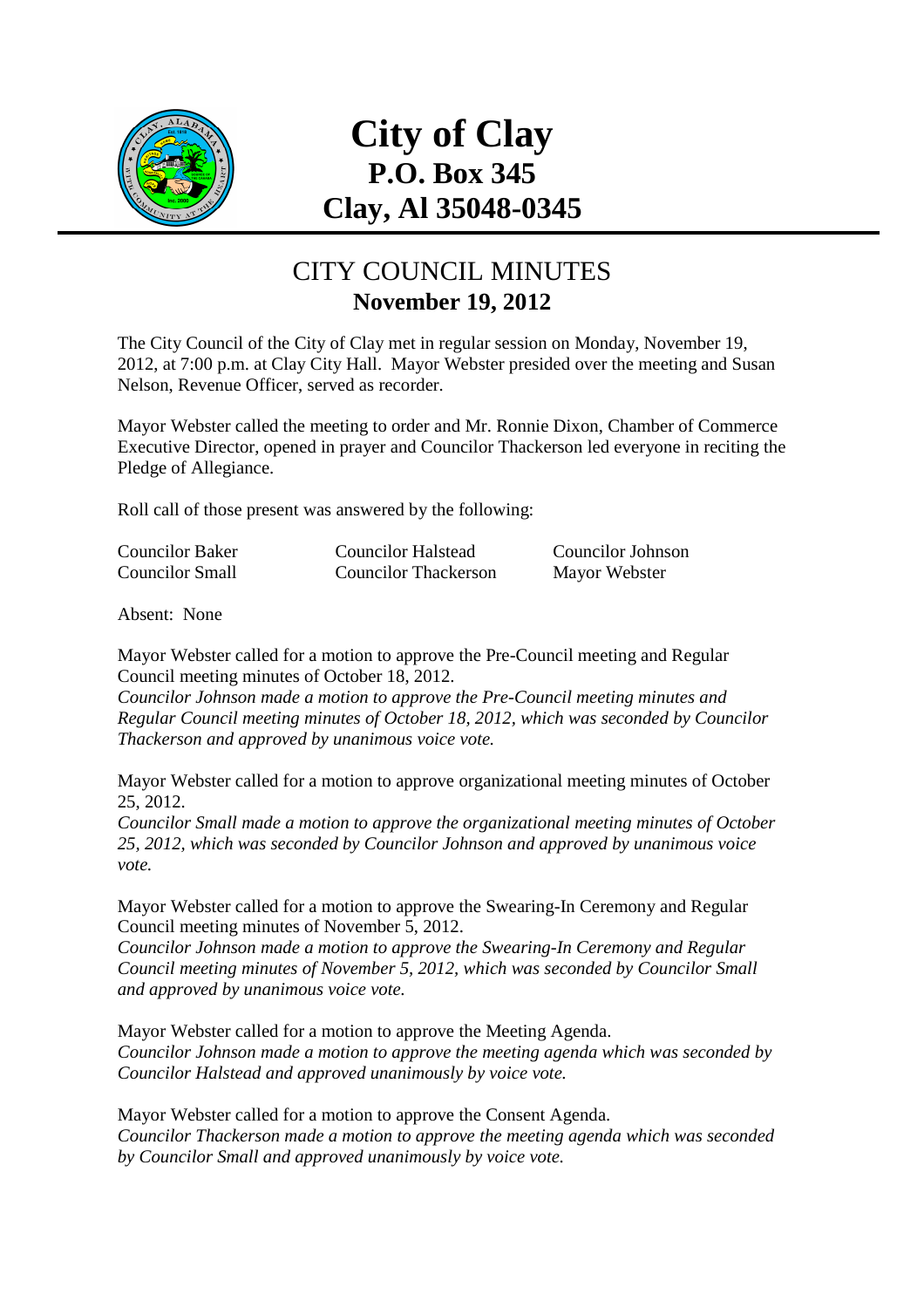

Under **Scheduled Public Comments**, Mayor Webster introduced the bid opening for paving Torrey Pines Circle. Building Superintendent Lynn Burch announced that 11 invitations to bid were distributed and one company submitted their bid, which was read aloud as follows: Butler Contractors:

Asphalt (5,191 square yards) – \$35,000.00 Milling – \$9,600.00 Total – \$44,600.00

Mayor Webster asked why only one company submitted a bid. Mr. Burch answered that asphalt has always been a difficult area for him to gather bids. Mayor Webster stated that the Council will review the bid and make a decision at a later date.

Under **Reports from Standing Committees** Mayor Webster reported for the **Finance Committee.** He announced that Mr. Ken Griffith and Mr. Tom Blake have volunteered to be on the Finance Committee and there is one more position available. He stated that he has been working to obtain proposals from auditors for the city's annual audit, he would like to have the audit done for creating the budget, and he would like to have a work session with council members, committee members, and department heads. He stated that his goal is to have a budget at the beginning of the year.

Councilor Baker was recognized for a report from the **Public Safety Committee**. Councilman Baker announced that he has had one person volunteer for the Public Safety Committee and still needs more people to fill the vacant positions. He hopes to have the committee in place to begin meetings in the next few months. Mayor Webster told Councilor Baker that Deputy Scott has submitted estimates for a radar gun because the current radar gun is broken and would cost more to repair than to buy a new one.

Councilor Halstead was recognized for a report from the **Committee on Community Development and Annexations and the Building Inspections Department**. Councilor Halstead stated that a couple of people have volunteered for his committee. He announced that there are multiple open permits for projects in the city including some that are in the final stages of rebuilding from the tornado. He stated that as far as new businesses in Clay are concerned, there are 19 vacant commercial developments in city, so new businesses would not necessarily have to build to be located in Clay. He suggests talking to restaurants. He also brought up the abatement board, saying that the officers need to be appointed so meetings can begin.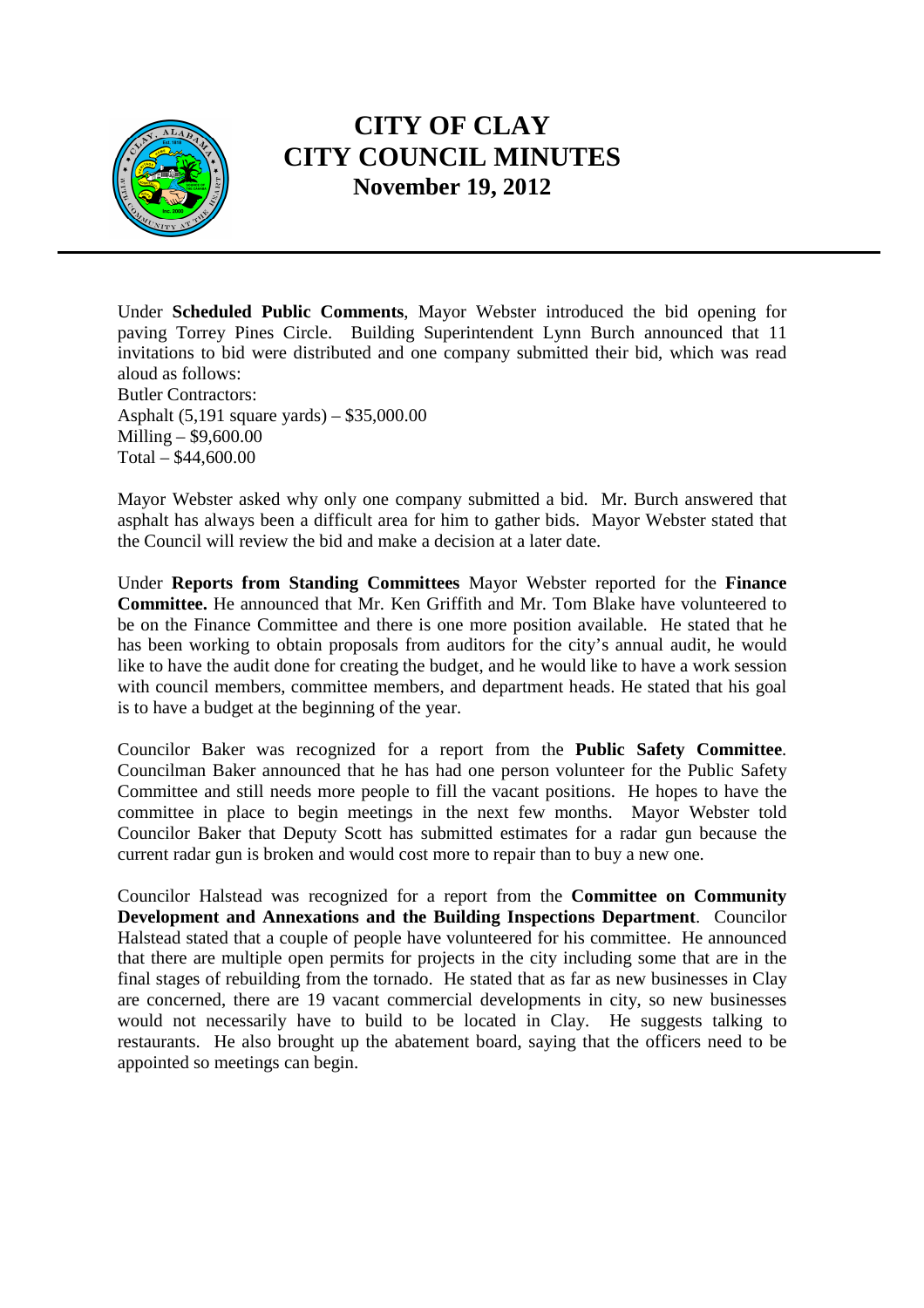

Under **Committee on Schools, Seniors Advisory Board Liaison and Planning and Zoning Councilor Ex-Officio**, Councilor Johnson reported on the following: (1) Thanked Sherri Hood for volunteering to help coordinate the Veterans Appreciation Luncheon. (2) Announced that a fundraiser for a local resident at the Clay United Methodist Church raised \$2,290.00. (3) Reminded everyone that Clay Chalkville High School is playing Mountain Brook in the playoffs on Friday night. (4) Asked anyone interested in volunteering for the School Committee to contact City Hall. (5) Announced the Christmas Parade and Tree Lighting will both take place on December 8, beginning at 3:30 pm. (6) Congratulated Clay Youth Football 75lb team on their game.

Councilor Small was recognized for a report from the **Public Work Department and Library Board** and announced that the new Public Works Superintendent is Josh Isbell. Mr. Isbell has been working on burning trees from tornado debris and has made a lot of progress. The Library Board will meet on Tuesday November 27 to discuss budget.

**Councilor Thackerson** was recognized for a report on the **Parks and Recreation Board.**  He announced that he has had four people express interest in being on the Board. He stated that he met with the Park Superintendent to prioritize projects.

Mayor Webster recognized Councilor Johnson who reported that the seniors will take an overnight trip to Eufaula on November 30 through December 1 and discussed upcoming events on the seniors' calendar. Mayor Webster stated that he and Building Superintendent Lynn Burch had recently met with Senior Activity Center Director Linda Love to discuss the use of grant money awarded to the Seniors Center and the possibility of allowing the Senior Center to break away from the County in the future.

Under Reading **of Petitions, Applications, Complaints, Appeals, Communications, etc.** there was nothing to report.

Under the **City Clerk's Report**, Revenue Officer Susan Nelson reported the account balances in the 4 & 5 Cent Gasoline Fund =  $$92,339.59$ ; 7 Cent Gasoline Fund = \$110,365.93; Capital Improvement Fund = \$67,354.50; Contractors Bond = \$53,375.76; General Fund =  $$286,954.05$ ; Library Fund =  $$4,649.20$ ; and Senior Citizens Fund = \$4,811.88.

Under **Resolutions, Ordinances, Orders and Other Business** Mayor Webster called for a motion to enter into unanimous consent.

*Councilor Small made a motion to suspend the regular rules of order and enter into unanimous consent which was seconded by Councilor Baker.* 

The motion was put before the Council and a roll call vote was conducted with the results as follows:

Yeas: Councilors Baker, Halstead, Johnson, Small, Thackerson, and Mayor Webster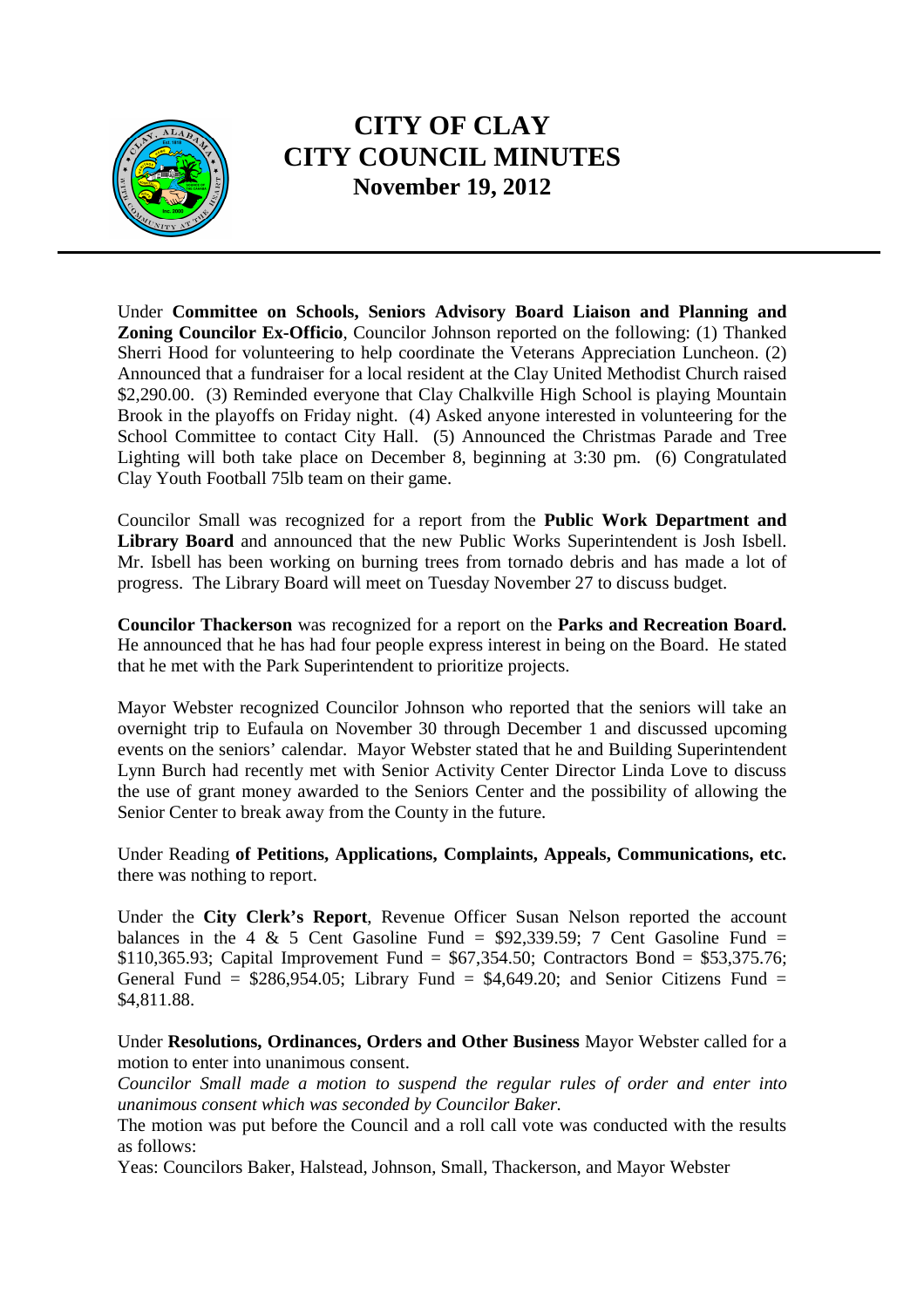

Nays: None

Mayor Webster introduced Ordinance 2012-08, An Ordinance to Amend Ordinance 2010- 08, Business License Ordinance, which was read by Revenue Officer Susan Nelson.

*Councilor Halstead made a motion to approve Ordinance 2012-08, which was seconded by Councilor Thackerson.* 

The motion was put before the Council and a roll call vote was conducted with the results as follows:

Yeas: Councilors Baker, Halstead, Johnson, Small, Thackerson, and Mayor Webster Nays: None

Mayor Webster stated that the Council plans to review the entire Business License Ordinance in the future. Councilor Halstead agreed, stating that he has begun making notes for when the Council can have a work session.

Mayor Webster introduced Resolution 2012-25, A Resolution Abating Weeds on the Property Located at 5870 Brenda Drive, which was read by Revenue Officer Susan Nelson. *Councilor Small made a motion to approve Resolution 2012-25, which was seconded by Councilor Halstead.* 

The motion was put before the Council and a roll call vote was conducted with the results as follows:

Yeas: Councilors Baker, Halstead, Johnson, Small, Thackerson, and Mayor Webster Nays: None

Mayor Webster introduced Resolution 2012-26, A Resolution Abating Weeds on the Properties Located at 8005 and 8009 Waterford Drive, which was read by Revenue Officer Susan Nelson.

*Councilor Small made a motion to approve Resolution 2012-26, which was seconded by Councilor Thackerson.* 

The motion was put before the Council and a roll call vote was conducted with the results as follows:

Yeas: Councilors Baker, Halstead, Johnson, Small, Thackerson, and Mayor Webster Nays: None

Mayor Webster introduced Resolution 2012-27, A Resolution Abating Weeds on the Property Located at 5791 Donna Circle, which was read by Revenue Officer Susan Nelson. *Councilor Small made a motion to approve Resolution 2012-27, which was seconded by Councilor Halstead.* 

The motion was put before the Council and a roll call vote was conducted with the results as follows:

Yeas: Councilors Baker, Halstead, Johnson, Small, Thackerson, and Mayor Webster Nays: None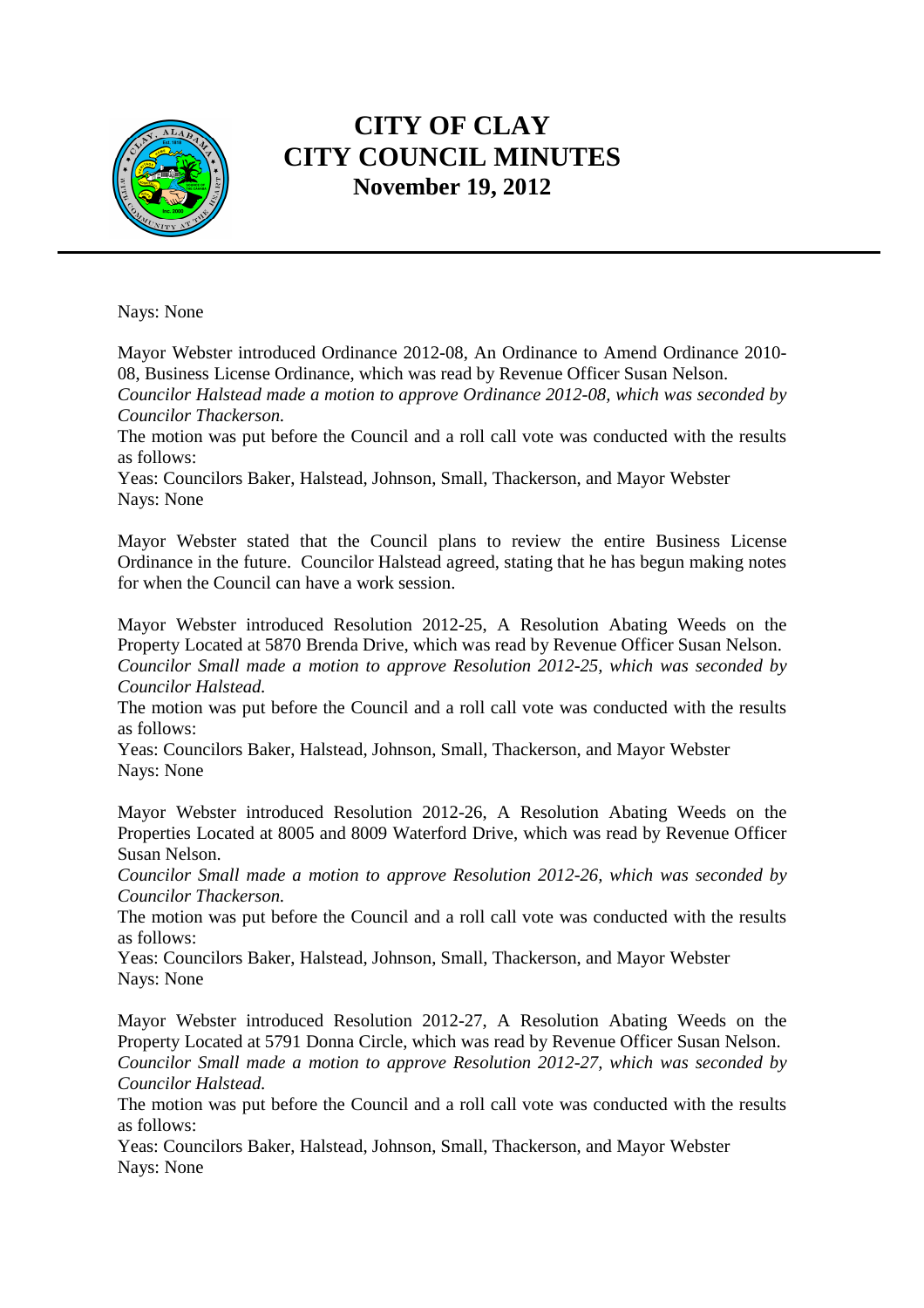

Mayor Webster introduced Resolution 2012-28, A Resolution Abating Weeds on the Property Located at 5892 Janet Drive, which was read by Revenue Officer Susan Nelson. *Councilor Small made a motion to approve Resolution 2012-28, which was seconded by Councilor Johnson.* 

The motion was put before the Council and a roll call vote was conducted with the results as follows:

Yeas: Councilors Baker, Halstead, Johnson, Small, Thackerson, and Mayor Webster Nays: None

Mayor Webster introduced Resolution 2012-29, A Resolution Abating Weeds on the Property Located at 5208 Chestnut Lane, which was read by Revenue Officer Susan Nelson.

*Councilor Small made a motion to approve Resolution 2012-29, which was seconded by Councilor Halstead.* 

The motion was put before the Council and a roll call vote was conducted with the results as follows:

Yeas: Councilors Baker, Halstead, Johnson, Small, Thackerson, and Mayor Webster Nays: None

Mayor Webster introduced Resolution 2012-30, A Resolution Abating Weeds on the Property Located at 5868 Janet Drive, which was read by Revenue Officer Susan Nelson. *Councilor Halstead made a motion to approve Resolution 2012-30, which was seconded by Councilor Small.* 

The motion was put before the Council and a roll call vote was conducted with the results as follows:

Yeas: Councilors Baker, Halstead, Johnson, Small, Thackerson, and Mayor Webster Nays: None

Mayor Webster introduced Resolution 2012-31, A Resolution Abating Weeds on the Property Located at 5401 Balboa Avenue, which was read by Revenue Officer Susan Nelson.

*Councilor Johnson made a motion to approve Resolution 2012-31, which was seconded by Councilor Halstead.* 

The motion was put before the Council and a roll call vote was conducted with the results as follows:

Yeas: Councilors Baker, Halstead, Johnson, Small, Thackerson, and Mayor Webster Nays: None

Mayor Webster introduced Resolution 2012-32, A Resolution Abating Weeds on the Property Located at 5749 Desoto Drive, which was read by Revenue Officer Susan Nelson. *Councilor Small made a motion to approve Resolution 2012-32, which was seconded by Councilor Thackerson*.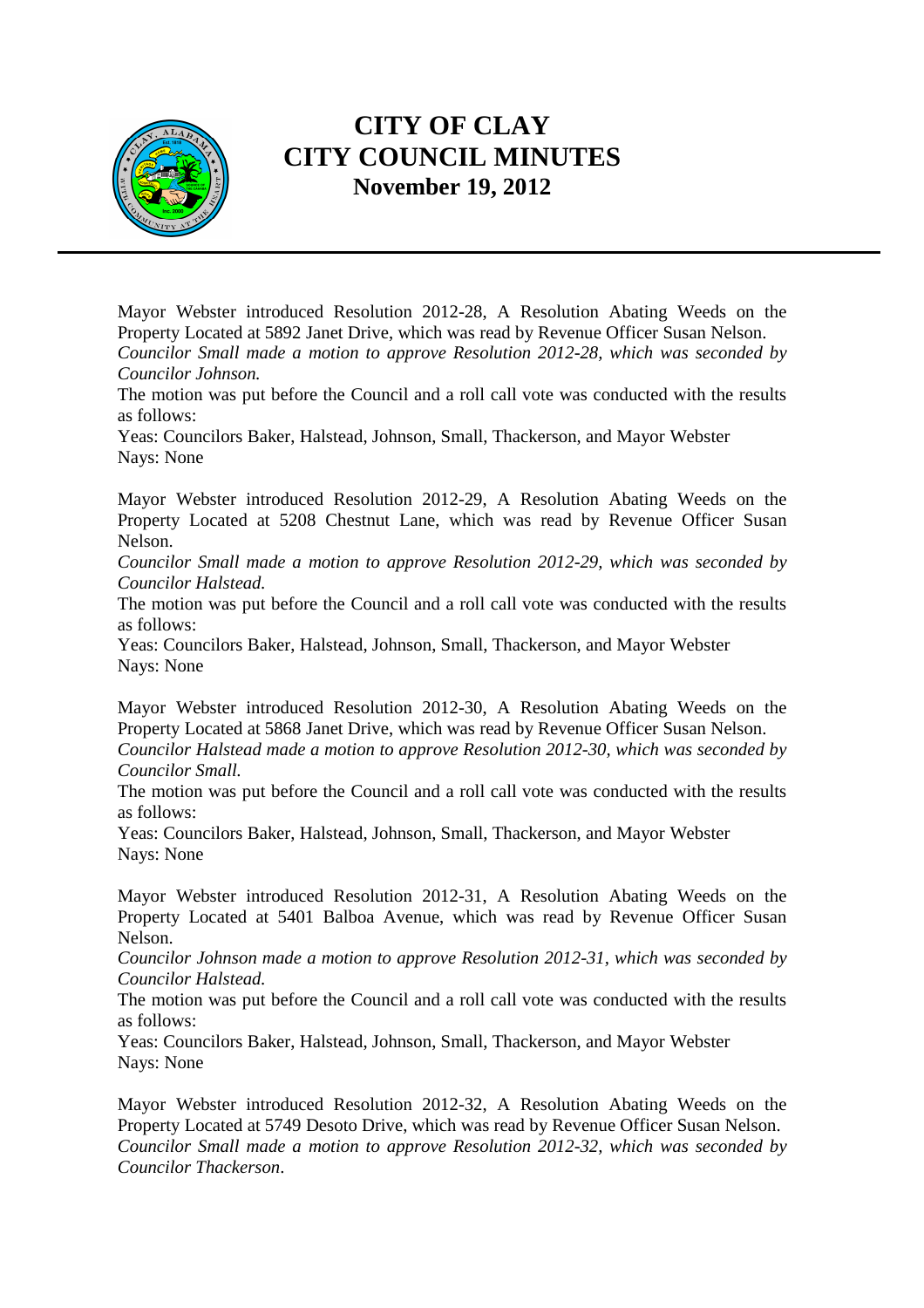

The motion was put before the Council and a roll call vote was conducted with the results as follows:

Yeas: Councilors Baker, Halstead, Johnson, Small, Thackerson, and Mayor Webster Nays: None

Mayor Webster introduced Resolution 2012-33, A Resolution in Support of the Completion of the Northern Beltline, which was read by Councilor Small.

*Councilor Halstead made a motion to approve Resolution 2012-33, which was seconded by Councilor Baker.* 

The motion was put before the Council and a roll call vote was conducted with the results as follows:

Yeas: Councilors Baker, Halstead, Johnson, Small, and Mayor Webster Nays: None

Councilor Thackerson abstained from voting, citing employment as a potential conflict of interest.

Mayor Webster introduced Resolution 2012-34, A Resolution Appointing a City Manager, which was read by Revenue Officer Susan Nelson.

*After questions about the salary, Councilor Johnson made a motion to approve Resolution 2012-34, which was seconded by Councilor Small.* 

The motion was put before the Council and a roll call vote was conducted with the results as follows:

Yeas: Councilors Baker, Halstead, Johnson, Small, Thackerson, and Mayor Webster Nays: None

Mayor Webster called an end to Unanimous Consent.

After discussion of salary for the City Manager position, Councilor Small made a motion that the position is filled at a salary pay grade of 34.

Revenue Officer Susan Nelson stated that the Council should re-enter unanimous consent to amend the motion approving Resolution 2012-34.

*Councilor Small made a motion to suspend the regular rules of order and enter into unanimous consent which was seconded by Councilor Halstead*.

The motion was put before the Council and a roll call vote was conducted with the results as follows:

Yeas: Councilors Baker, Halstead, Johnson, Small, Thackerson, and Mayor Webster Nays: None